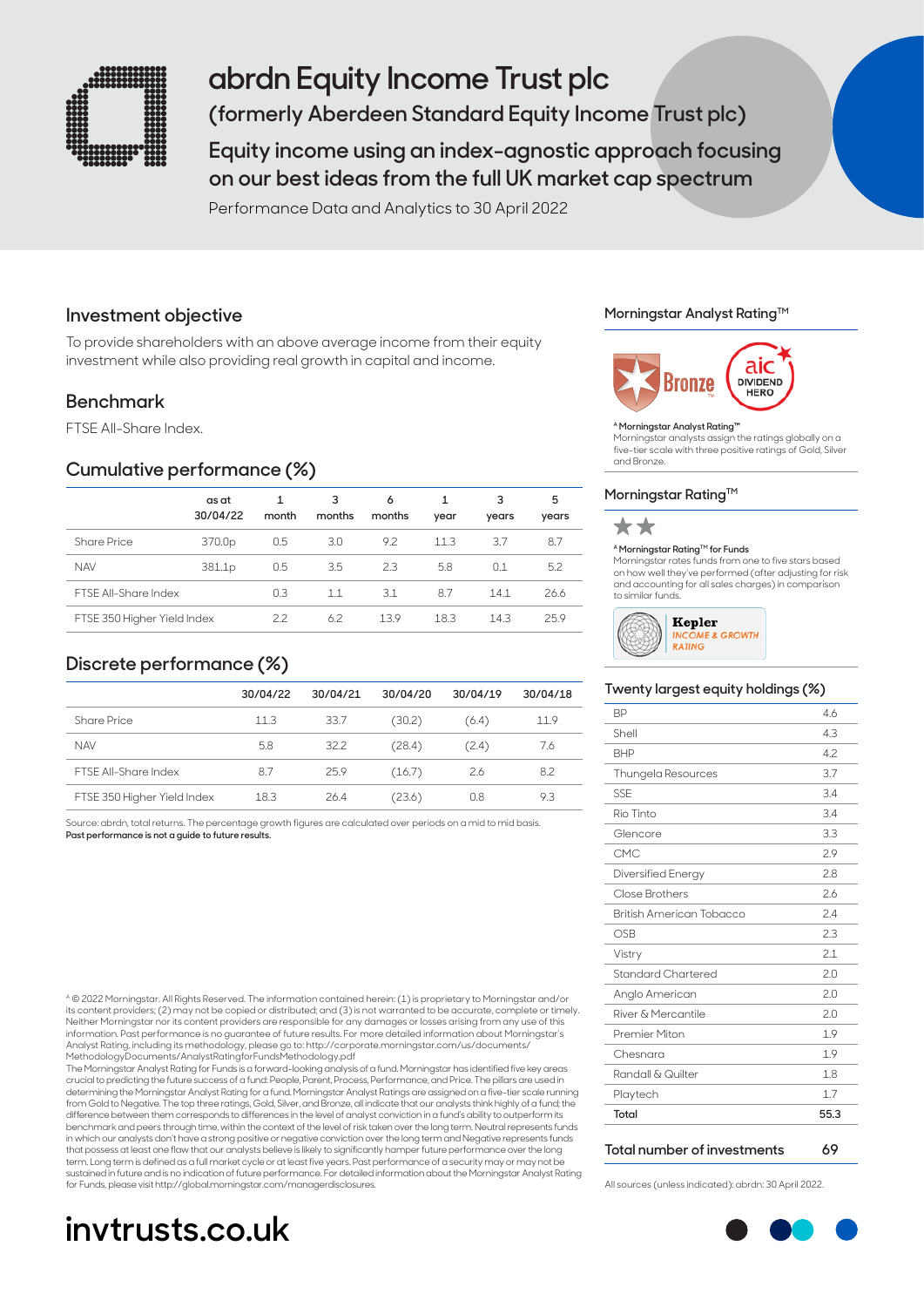

## **1 year Premium/(Discount) Chart (%)**

### **Ten largest positions relative to the benchmark (%)**

| Overweight Stocks         | Portfolio | <b>Benchmark</b>         | Relative |  |
|---------------------------|-----------|--------------------------|----------|--|
| <b>BHP</b>                | 4.2       |                          | 4.2      |  |
| Thungela Resources        | 3.7       | -                        | 3.7      |  |
| <b>CMC</b>                | 2.9       | 0.0                      | 2.9      |  |
| <b>Diversified Energy</b> | 2.8       | 0.0                      | 2.8      |  |
| <b>SSE</b>                | 3.4       | 0.7                      | 2.7      |  |
| Close Brothers            | 2.6       | 0.1                      | 2.5      |  |
| <b>OSB</b>                | 2.3       | 0.1                      | 2.2      |  |
| Vistry                    | 2.1       | 0.1                      | 2.0      |  |
| River & Mercantile        | 2.0       | 0.0                      | 2.0      |  |
| Premier Miton             | 1.9       | $\overline{\phantom{0}}$ | 1.9      |  |
|                           |           |                          |          |  |

## **Fund managers' report**

#### **Market review**

The FTSE 100 Index hit a five-week low on 25 April but recovered sharply to end the month just ahead. Most developed markets fell as the Russian invasion of Ukraine, the continued presence of Covid-19 restrictions in Shanghai and the introduction of mass testing in Beijing weighed on sentiment. Investors also feared that the US Federal Reserve might overact in its attempt to control rising inflation. The Federal Open Market Committee is due to meet in early May and economists are concerned that hiking interest rates too much and too quickly could push the US into a recession and negatively affect global equities. Aggregate commodity prices continued to rise, with natural gas prices jumping by more than a quarter. Oil remained volatile, while precious metals slightly fell.

The FTSE All-Share and FTSE 100 indices rose slightly, while the mid and small-cap-focused FTSE 250 Index fell. The oil and gas, chemicals and waste sub-sectors performed well, while software, media and personal goods were among the weakest sub-sectors.

Economic data was again mixed in April, as the UK's jobless rate fell to 3.8% in the three months to February, the lowest level since 1974. However, the UK's economy expanded by just 0.1% in February, due to a slump in car production. The cost-of-living crisis continued as the Consumer Prices Index rose to 7% year on year in March – the highest recorded level since 1992.

#### **Performance**

The Trust slightly outperformed in April, delivering a net asset value total return of 0.6% (gross of fees), compared with a total return of 0.3% for the FTSE All-Share Index.

#### **Fund managers' report continues overleaf**

#### **abrdn Equity Income Trust plc**



#### **Sector allocation (%)**

| Total                   | 100.0 |
|-------------------------|-------|
| Cash                    | 04    |
| Telecommunications      | 1.0   |
| <b>Health Care</b>      | 2.0   |
| <b>Real Estate</b>      | 3.3   |
| Utilities               | 5.3   |
| <b>Consumer Staples</b> | 54    |
| Consumer Discretionary  | 10.2  |
| Industrials             | 10.2  |
| <b>Basic Materials</b>  | 14.0  |
| Energy                  | 16.0  |
| Financials              | 32.2  |
|                         |       |

#### **Composition by market capitalisation (Ex Cash) (%)**

| Total           | 100.0 |
|-----------------|-------|
| Other           | 211   |
| FTSF AIM        | 67    |
| <b>FTSF 250</b> | 27.6  |
| <b>FTSF 100</b> | 447   |
|                 |       |

#### **Key information Calendar**

| Launch Date               | 14 Nov 1991                           |
|---------------------------|---------------------------------------|
| Accounts Published        | December                              |
| Annual General<br>Meeting | February                              |
| Dividends Paid            | March, June,<br>September,<br>January |

#### **Trust information**

| Fund Manager                                   | <b>Thomas Moore</b>                  |
|------------------------------------------------|--------------------------------------|
| Gross Assets                                   | £208 Omillion                        |
| Borrowing                                      | $$25.0$ million                      |
| Yield (Net)                                    | 5.9%                                 |
| Current Annual<br>Dividend Rate<br>(Per Share) | 21.8p                                |
|                                                |                                      |
| Market Capitalisation                          | $$177.7$ million                     |
| Discount<br>12 Month High<br>12 Month Low      | $(3.0)\%$<br>$(0.8)$ %<br>$(11.3)\%$ |
| Current Equity Net<br>Gearing                  | 13.0%                                |
| Potential Gearing                              | (5%) to 25%                          |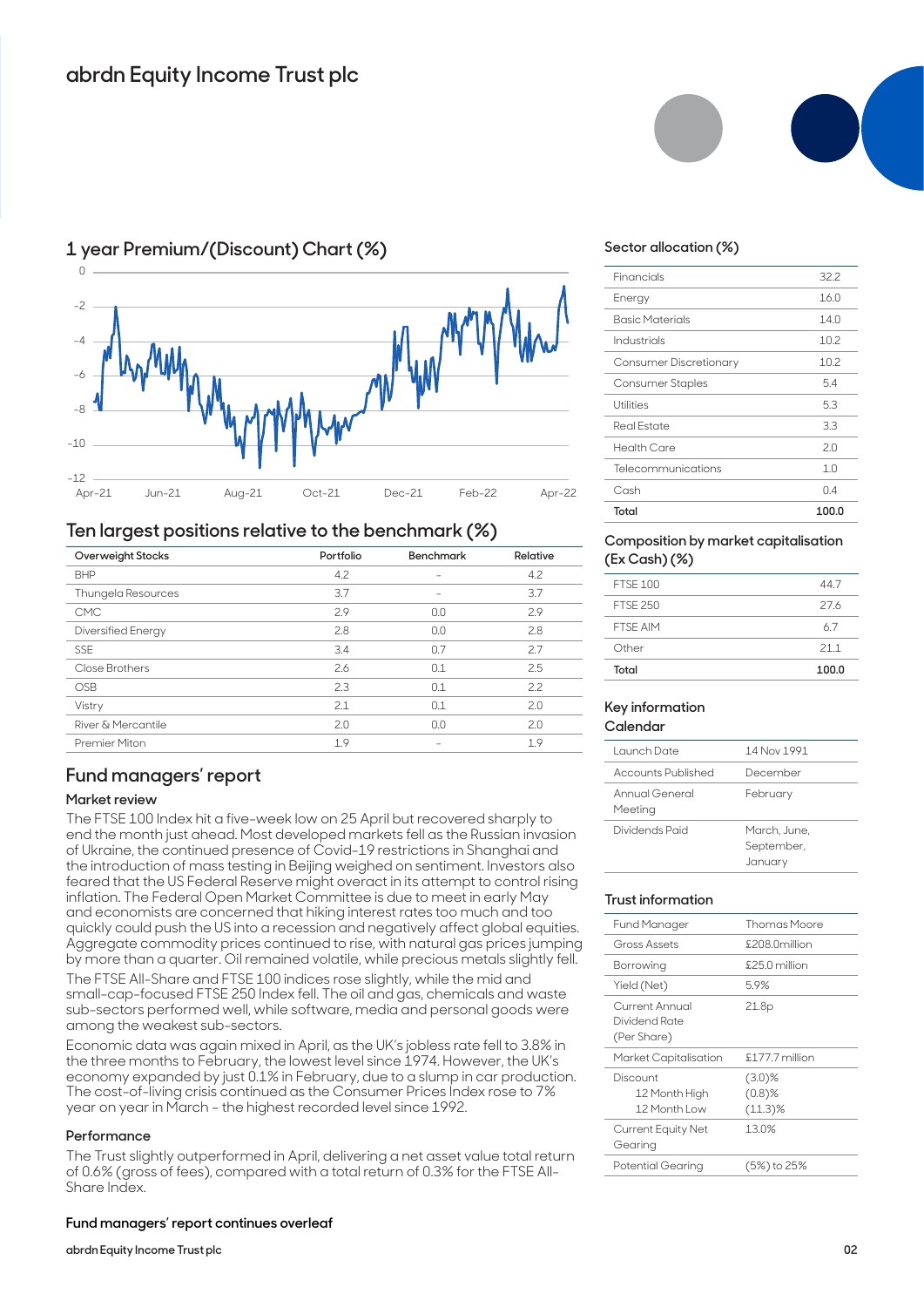### **Fund managers' report - continued**

The Trust benefited from its holding in Thungela Resources, which rose strongly on favourable moves in commodity prices, reflecting global energy shortages. Performance also benefited from the holding in CMC Markets, which rose sharply on a trading update pointing to the upper end of the company's guidance range for profitability. We had been adding to this position in recent months, given that we believed the improving outlook was not being fairly valued in the share price. Conversely, BHP detracted from performance as its share price retraced some of its recent gains on fears of a slowdown in Chinese growth. Performance was also hit by our underweight position in AstraZeneca, which rallied on positive pipeline developments.

#### **Activity**

We added to our holdings in DS Smith and Mondi. The stocks have pulled back sharply on geopolitical concerns, but their recent trading updates point to robust demand and success in recovering rising input costs. These businesses are more defensive than the market believes, with fast-moving consumer goods producers their most important customer base. We took part in a placing in 888 Holdings, and we will use the proceeds to fund the acquisition of William Hill. The enlarged business will benefit from greater scale, helping it to invest in high growth areas. We also took some profits in BHP and Glencore to control the position sizes after a sizeable rally in both stocks. Both businesses have benefited from tight demand/supply conditions in commodity markets.

#### **Outlook**

Our investment process seeks to identify under-appreciated stocks that are set to benefit from positive changes in their corporate fundamentals. Investors can be irrational, losing sight of company fundamentals, especially during periods of macroeconomic disruption. This can create an abundance of opportunities that can play out in the long sweeps of more stable market conditions in the wake of this macroeconomic turmoil.

We have constructed the portfolio using a high-conviction, index-agnostic approach. This means that we ignore index weightings and invest in our best ideas where we see the greatest total return. We see a benefit to shareholders over time from investing in small- and mid-cap stocks where inefficiencies are most prevalent, given the lack of research analysts covering these stocks.

The current period of higher inflation is transforming the backdrop against which we are investing. With commodity prices and bond yields rising, it is becoming clearer that new stocks and sectors are taking over market leadership. In order to be capable of pivoting successfully in these changing market conditions, it is essential to follow a process that is dynamic – constantly focusing on change in company fundamentals and investing right across the UK equity market.

We are identifying companies with strong cash flows, driving growth in dividends. We have consciously positioned the portfolio in stocks and sectors that have the most attractive dividend growth. As we enter more inflationary conditions, we are finding companies that can help to protect against the rising cost of living. Higher inflation is a function of higher input prices, such as rising oil prices and commodity prices, higher interest rates and higher wages. We believe that there are certain sectors that will actually benefit from this environment, specifically financials and resources.

#### **Important information overleaf**



#### **Trust information continued**

| Trust Annual<br>Management Fee          | 0.65% per annum of<br>net assets up to £175<br>million, 0.55% per<br>annum of net assets<br>above £175 million |
|-----------------------------------------|----------------------------------------------------------------------------------------------------------------|
| Ongoing Charges <sup>B</sup>            | 0.93%                                                                                                          |
| Active Share<br>percentage <sup>c</sup> | 839%                                                                                                           |

#### **AIFMD Leverage Limits**

| <b>Gross Notional</b> |  |
|-----------------------|--|
| Commitment            |  |

#### **Capital structure**

| Ordinary shares | 48.033.474 |
|-----------------|------------|
| Treasury shares | 1.145.293  |

#### **Allocation of management fees and finance costs**

| Capital |      |
|---------|------|
| Revenue | שווכ |

#### **Trading details**

| Reuters/Epic/<br>Bloomberg code: | AFI                             |
|----------------------------------|---------------------------------|
| ISIN code                        | GB0006039597                    |
| Sedol code                       | 0603959                         |
| Stockbrokers                     | J.P. Morgan<br>Cazenove         |
| Market makers                    | CENK, JPMS, NUMS,<br>PEEL, WINS |

## **i**

#### **Factsheet**

Receive the factsheet by email as soon as it is available by registering at www.invtrusts.co.uk/#signup www.abrdnequityincome.com

## J

#### **Contact**

**Private investors**  0808 500 0040

#### **Institutional investors**

InvestmentTrustInvestorRelations-UK@ abrdn.com

+44 (0)20 7463 5971 +44 (0)131 222 1863

B Expressed as a percentage of average daily net assets for the year ended 30 September 2021. The Ongoing Charges Figure (OCF) is the overall cost shown as a percentage of the value of the assets of the Company. It is made up of<br>the Annual Management Fee and other charges. It does not include any costs associated with buying shares in